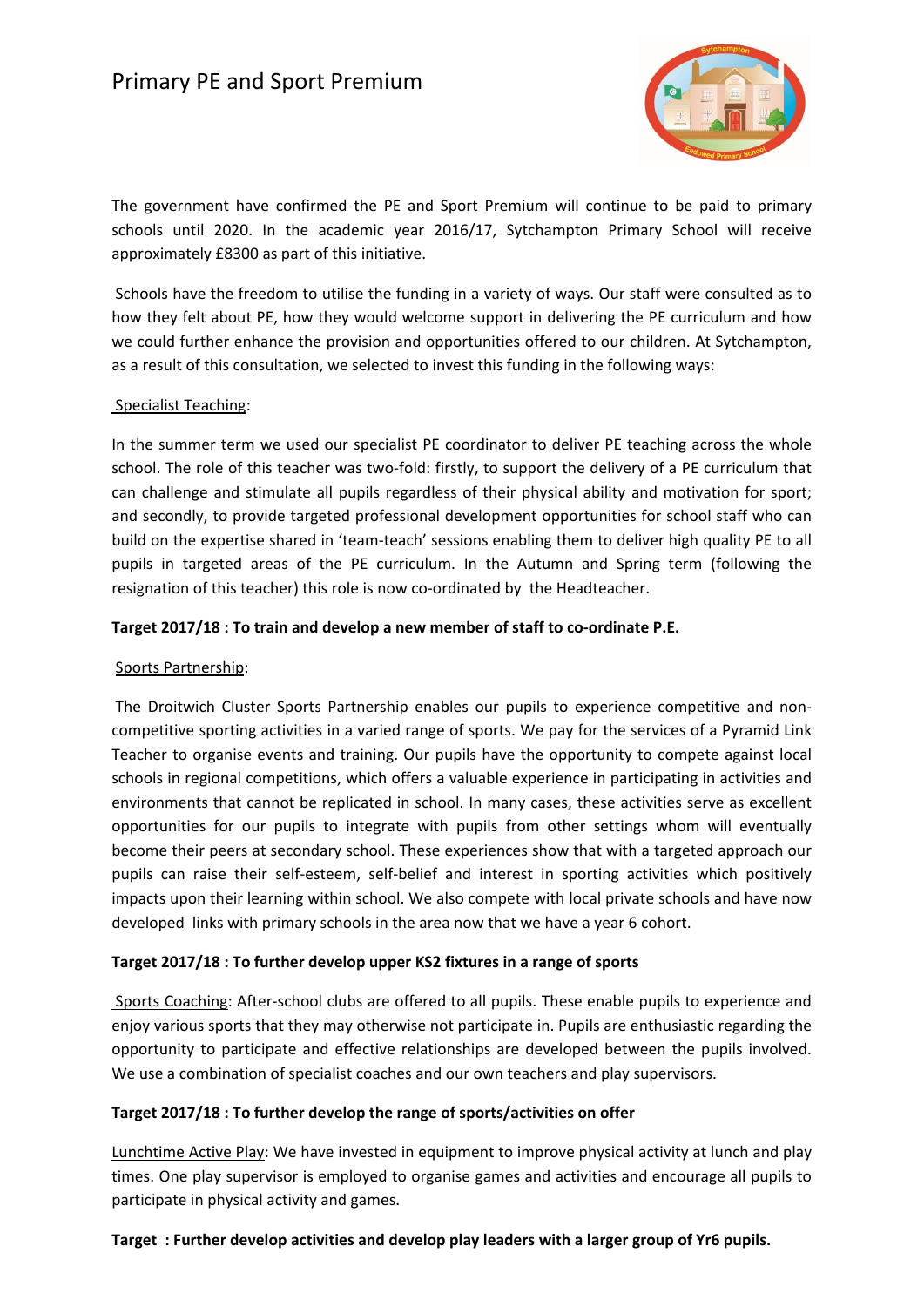

| Expenditure                                                                                                 | Activity                                                                                                                                                                                                                                                                                                                                                                                                 | Impact                                                                                                                                                                                                                                                                                                                                                                                          |
|-------------------------------------------------------------------------------------------------------------|----------------------------------------------------------------------------------------------------------------------------------------------------------------------------------------------------------------------------------------------------------------------------------------------------------------------------------------------------------------------------------------------------------|-------------------------------------------------------------------------------------------------------------------------------------------------------------------------------------------------------------------------------------------------------------------------------------------------------------------------------------------------------------------------------------------------|
| PE Coordinator in school -<br>£3000<br>Senior teacher Summer<br>term<br>Head teacher Autumn and<br>Spring   | Train and coach other members of<br>staff (including NQT) which will lead<br>to a long term sustainable<br>improvement in PE delivery and an<br>emphasis on healthy lifestyles for all<br>children.<br>This will be measured by staff and<br>pupil surveys, and monitored<br>regularly by Headteacher.<br>All pupils check fitness at the start<br>Autumn term and end of summer.<br><b>WHOLE SCHOOL</b> | Increased staff confidence<br>in the delivery of PE.<br>New sports introduced eg.<br>badminton which has led to<br>badminton as an after<br>school club.<br>Assemblies have been used<br>to emphasis healthy<br>lifestyles using Change 4 life<br>resources<br>Pedometer challenge set up<br>for whole school by Head to<br>increase awareness of<br>moving. Data to be analysed<br>in 2017/18. |
| Droitwich Pyramid Cluster-<br>share the cost of a<br>specialist PE Link Teacher -<br>£700                   | Link teacher coordinates meetings<br>with our PE coordinator. Organises<br>local competitions to encourage<br>teamwork, resilience and fair play.<br>Provides further training for staff if<br>required.<br><b>WHOLE SCHOOL</b>                                                                                                                                                                          | Sytchampton pupils<br>accessed 6 out of 8 events<br>offered - along with a range<br>of new activities including<br>archery and cross country.<br>Sytchampton hosted the<br>Year1 Gym festival<br>attended by groups from 6<br>schools.                                                                                                                                                          |
| <b>Specialist Sports Coaching -</b><br>£500<br><b>Worcester Warriors RFC</b><br>Worcestershire Cricket Club | Provides staff training for PE<br>coordinator to enhance provision.<br>Encourage pupils to understand the<br>importance of healthy lifestyles and<br>links to extra-curricular activities.<br>Help with future delivery of tag<br>rugby and cricket in school<br>KS <sub>2</sub>                                                                                                                         | All KS2 pupils engaged in tag<br>rugby. At the end of the<br>summer term a tag team<br>(10 pupils) represented<br>Worcs. small school at the<br>Premiership Final at<br>Twickenham and<br>experienced a world class<br>event which they shared<br>back at school.                                                                                                                               |
| Massage in School<br>Programme - £500                                                                       | An inclusive activity enjoyed by all<br>children to foster physical<br>development through kinaesthetic<br>motor skills.<br>Includes staff and pupil training and<br>is delivered in 10 minute sessions<br>daily.<br><b>WHOLE SCHOOL</b>                                                                                                                                                                 | Calmer children down after<br>busy lunchtime- ready to<br>learn. Paired activity<br>encourages pupils to work<br>together. Refresher training<br>every year supports Staff<br>CPD.                                                                                                                                                                                                              |
| Lunchtime Active Play -<br>£1500                                                                            | Encourage pupils to be healthy and<br>active at lunchtime with a specific<br>member of staff running sports<br>clubs.<br>Equipment to encourage active play<br>eg skipping groups, tennis, football.                                                                                                                                                                                                     | Equipment on the<br>playground has been re-<br>sited to ensure better use of<br>the hard playground. And<br>better access to the goal<br>posts.                                                                                                                                                                                                                                                 |